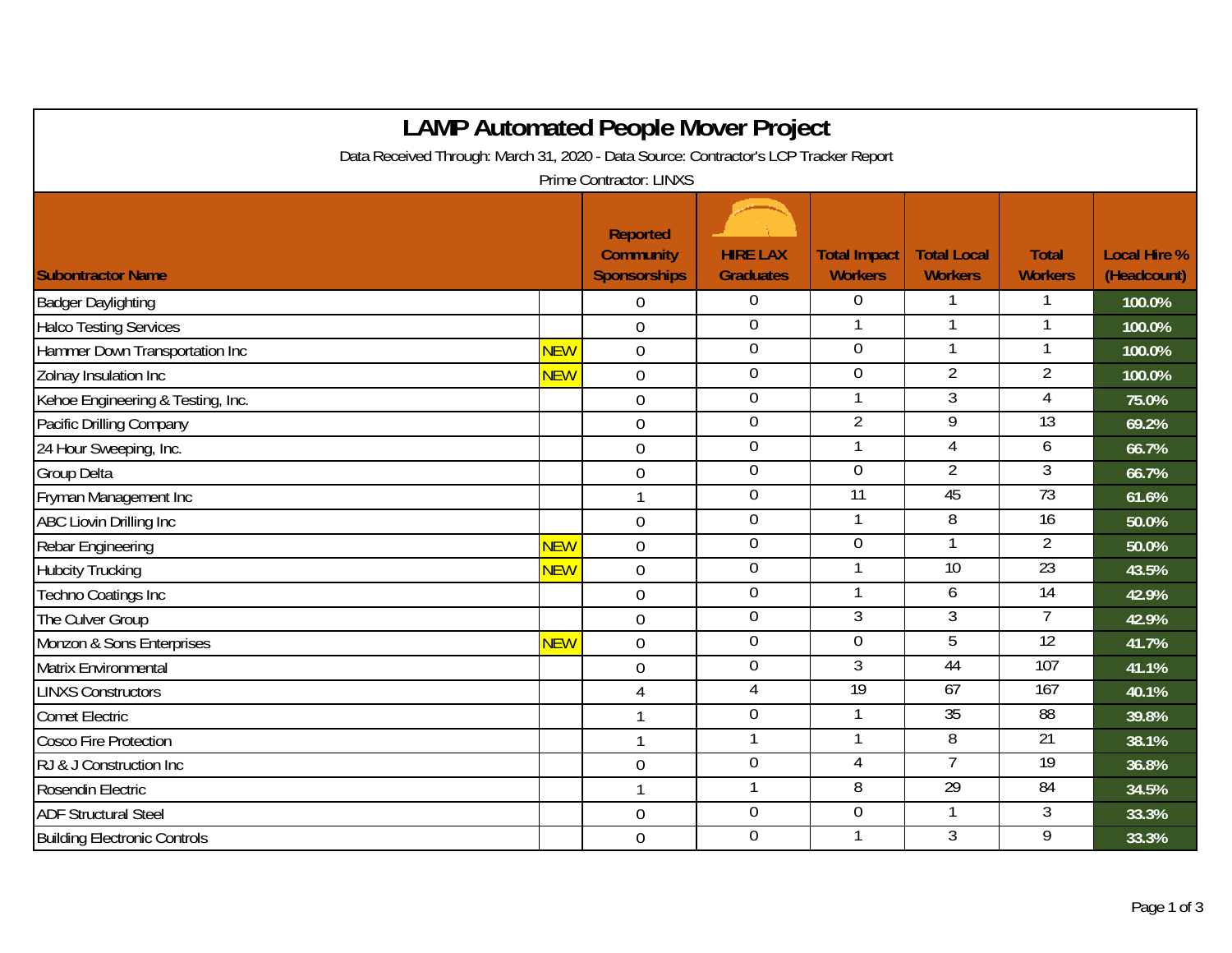| <b>LAMP Automated People Mover Project</b><br>Data Received Through: March 31, 2020 - Data Source: Contractor's LCP Tracker Report |            |                                                                                |                                     |                                       |                                      |                                |                                    |  |
|------------------------------------------------------------------------------------------------------------------------------------|------------|--------------------------------------------------------------------------------|-------------------------------------|---------------------------------------|--------------------------------------|--------------------------------|------------------------------------|--|
| <b>Subontractor Name</b>                                                                                                           |            | Prime Contractor: LINXS<br>Reported<br><b>Community</b><br><b>Sponsorships</b> | <b>HIRE LAX</b><br><b>Graduates</b> | <b>Total Impact</b><br><b>Workers</b> | <b>Total Local</b><br><b>Workers</b> | <b>Total</b><br><b>Workers</b> | <b>Local Hire %</b><br>(Headcount) |  |
| <b>Connor Concrete Cutting &amp; Coring</b>                                                                                        |            | $\overline{0}$                                                                 | $\overline{0}$                      | 1                                     | 1                                    | $\overline{3}$                 | 33.3%                              |  |
| Crosstown Electric & Data Inc.                                                                                                     |            | $\overline{0}$                                                                 | $\overline{0}$                      | 0                                     |                                      | $\overline{3}$                 | 33.3%                              |  |
| Norcal Pipeline Services                                                                                                           |            | $\mathbf{1}$                                                                   | $\mathbf{1}$                        | $\overline{3}$                        | 20                                   | 62                             | 32.3%                              |  |
| <b>Concrete Coring Company</b>                                                                                                     |            | $\mathbf 0$                                                                    | $\boldsymbol{0}$                    |                                       | 3                                    | 10                             | 30.0%                              |  |
| Bill Carr Surveys, Inc.                                                                                                            |            | $\boldsymbol{0}$                                                               | $\overline{0}$                      |                                       | 4                                    | 14                             | 28.6%                              |  |
| <b>Legacy Foundations</b>                                                                                                          |            | $\overline{0}$                                                                 | $\overline{0}$                      | 10                                    | 18                                   | 68                             | 26.5%                              |  |
| The JV Land Clearing Company Inc                                                                                                   |            | $\mathbf 0$                                                                    | $\boldsymbol{0}$                    | $\mathbf 0$                           | 2                                    | 8                              | 25.0%                              |  |
| Sequoia Consultants, Inc.                                                                                                          |            | $\mathbf 0$                                                                    | $\pmb{0}$                           | 1                                     | $\overline{7}$                       | 31                             | 22.6%                              |  |
| Miller Equipment Rental                                                                                                            |            | $\mathbf 0$                                                                    | $\boldsymbol{0}$                    | $\mathbf{1}$                          | 4                                    | 19                             | 21.1%                              |  |
| <b>Century Sweeping</b>                                                                                                            |            | $\mathbf 0$                                                                    | $\overline{0}$                      | $\overline{0}$                        | $\overline{2}$                       | 10                             | 20.0%                              |  |
| <b>Integrity Rebar Placers</b>                                                                                                     |            | $\mathbf 0$                                                                    | $\boldsymbol{0}$                    | $\mathbf 0$                           | $\overline{4}$                       | 22                             | 18.2%                              |  |
| <b>Red Hawk Services</b>                                                                                                           |            | $\overline{0}$                                                                 | $\mathbf 0$                         | $\mathbf{1}$                          | $\overline{2}$                       | 11                             | 18.2%                              |  |
| 2R Drilling                                                                                                                        |            | $\overline{0}$                                                                 | $\overline{0}$                      | $\overline{0}$                        | $\overline{2}$                       | 12                             | 16.7%                              |  |
| Site Solution Services, Inc.                                                                                                       |            | $\overline{0}$                                                                 | $\overline{0}$                      | $\overline{0}$                        |                                      | 6                              | 16.7%                              |  |
| Malcolm Drilling                                                                                                                   |            | $\overline{0}$                                                                 | $\overline{0}$                      |                                       | 3                                    | 19                             | 15.8%                              |  |
| Chavan Trucking                                                                                                                    | <b>NEW</b> | $\mathbf 0$                                                                    | $\boldsymbol{0}$                    | $\overline{0}$                        |                                      | 8                              | 12.5%                              |  |
| G & F Concrete Cutting                                                                                                             |            | $\overline{0}$                                                                 | $\mathbf 0$                         | $\mathbf{1}$                          | $\overline{2}$                       | 20                             | 10.0%                              |  |
| C Below Inc                                                                                                                        |            |                                                                                | 1                                   |                                       |                                      | $\overline{16}$                | 6.3%                               |  |
| <b>Bragg Crane Service</b>                                                                                                         |            | $\mathbf 0$                                                                    | $\mathbf 0$                         | $\overline{0}$                        |                                      | 34                             | 2.9%                               |  |
| ARS Construction Services, Inc. dba Concrete Cutters International                                                                 |            | $\mathbf 0$                                                                    | $\overline{0}$                      | $\overline{0}$                        | $\overline{0}$                       | 1                              | 0.0%                               |  |
| <b>Barneys Hole Digging</b>                                                                                                        |            | $\mathbf 0$                                                                    | $\boldsymbol{0}$                    | $\overline{0}$                        | $\mathbf 0$                          | $\overline{2}$                 | 0.0%                               |  |
| <b>Baryeh Construction</b>                                                                                                         |            | $\overline{0}$                                                                 | $\pmb{0}$                           | $\overline{0}$                        | $\overline{0}$                       | 7                              | 0.0%                               |  |
| <b>Bragg Heavy Transport</b>                                                                                                       | <b>NEW</b> | $\mathbf 0$                                                                    | $\mathbf 0$                         | $\overline{0}$                        | $\overline{0}$                       | 5                              | 0.0%                               |  |
| Commercial Scaffolding of CA Inc                                                                                                   |            | $\overline{0}$                                                                 | $\overline{0}$                      | $\overline{0}$                        | $\overline{0}$                       | 8                              | 0.0%                               |  |